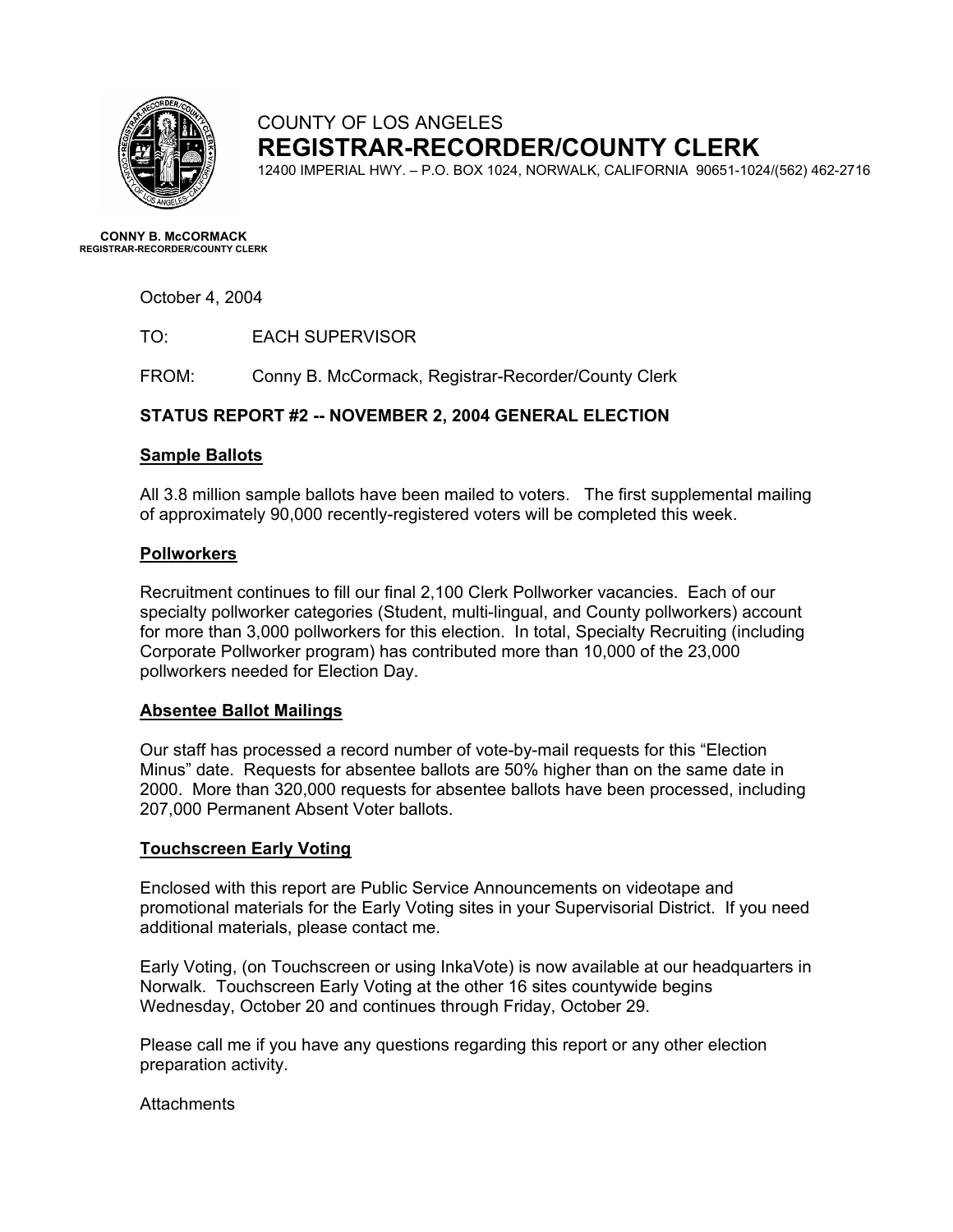## LOS ANGELES COUNTY DEPARTMENT OF REGISTRAR-RECORDER/COUNTY CLERK

# **MILESTONE STATUS REPORT OF KEY EVENTS**

Presidential General Election November 2, 2004

| ▼                                                                         |                         |      |      |      |      |      |                      |                      |                      |                     |
|---------------------------------------------------------------------------|-------------------------|------|------|------|------|------|----------------------|----------------------|----------------------|---------------------|
| <b>EVENT</b>                                                              | 9/3                     | 9/10 | 9/17 | 9/24 | 10/1 | 10/8 | 10/15                | 10/22                | 10/29                | $11/5$              |
| 1. FINALIZE BALLOT PAGE DESIGN.                                           | $\blacktriangle$<br>9/1 |      |      |      |      |      |                      |                      |                      |                     |
| 2. RECRUIT AND APPOINT<br>PRECINCT OFFICERS.                              |                         |      |      |      |      |      |                      |                      |                      | $\triangle$<br>11/1 |
| 3. UPDATE REGISTRATION<br>RECORDS.                                        |                         |      |      |      |      |      |                      | $\triangle$<br>10/18 |                      |                     |
| 4. TESTING OF ELECTION NIGHT<br>DATA PROCESSING HARDWARE<br>AND PROGRAMS. |                         |      |      |      |      |      |                      |                      |                      | $\triangle$<br>11/2 |
| 5. RECEIVE SAMPLE BALLOTS AND<br><b>BALLOT PAGES FROM PRINTERS.</b>       |                         |      |      |      | 9/30 |      |                      |                      |                      |                     |
| 6. MAIL SAMPLE BALLOTS.                                                   |                         |      |      |      |      |      | $\triangle$<br>10/12 |                      |                      |                     |
| 7. PRECINCT SUPPLIES AND VOTE<br>RECORDERS ASSEMBLED.                     |                         |      |      |      |      |      |                      | $\triangle$<br>10/18 |                      |                     |
| 8. BOOTH AND SUPPLIES PICKED-<br>UP BY PRECINCT INSPECTORS.               |                         |      |      |      |      |      |                      |                      | $\triangle$<br>70/24 |                     |

WEEK ENDING

 $\triangle$  SCHEDULE COMPLETION DATE